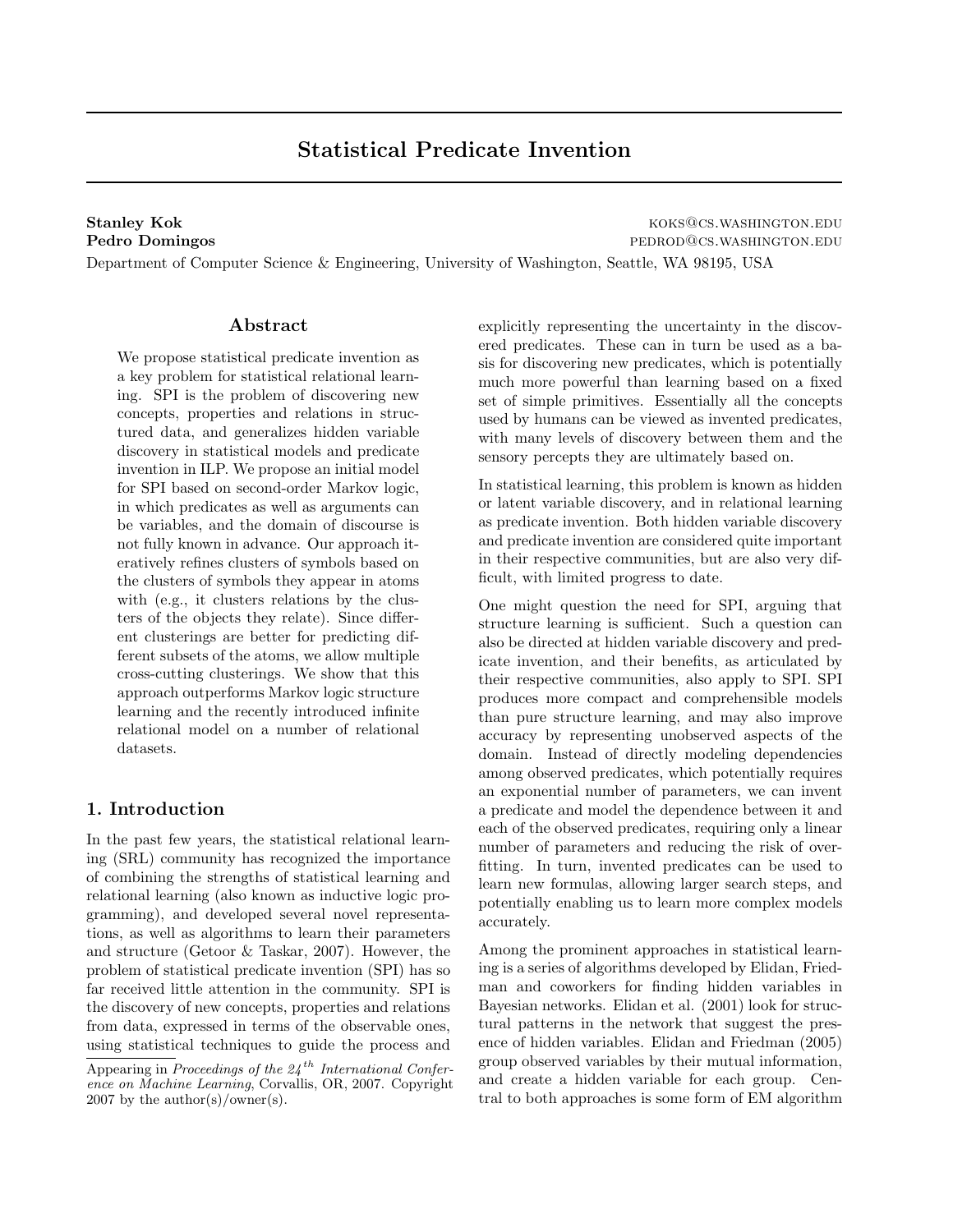that iteratively creates hidden variables, hypothesizes their values, and learns the parameters of the resulting Bayesian network. A weakness of such statistical approaches is they assume that the data is independently and identically distributed, which is not true in many real-world applications.

In relational learning, the problem is known as predicate invention (see Kramer (1995) for a survey). Predicates are invented to compress a first-order theory, or to facilitate the learning of first-order formulas. Relational learning employs several techniques for predicate invention. Predicates can be invented by analyzing first-order formulas, and forming a predicate to represent either their commonalities (interconstruction (Wogulis & Langley, 1989)) or their differences (intraconstruction (Muggleton & Buntine, 1988)). A weakness of inter/intraconstruction is that they are prone to over-generating predicates, many of which are not useful. Predicates can also be invented by instantiating second-order templates (Silverstein & Pazzani, 1991), or to represent exceptions to learned rules (Srinivasan et al., 1992). Relational predicate invention approaches suffer from a limited ability to handle noisy data.

Only a few approaches to date combine elements of statistical and relational learning. Most of them only cluster objects, not relations (Popescul & Ungar, 2004; Wolfe & Jensen, 2004; Neville & Jensen, 2005; Xu et al., 2005; Long et al., 2006; Roy et al., 2006). Craven and Slattery (2001) proposed a learning mechanism for hypertext domains in which class predictions produced by naive Bayes are added to an ILP system  $(FOIL)$  as invented predicates.<sup>1</sup> The SAYU-VISTA system (Davis et al., 2007) uses an off-the-shelf ILP system (Aleph) to learn Horn clauses on a database. It creates a predicate for each clause learned, adds it as a relational table to the database, and then runs a standard Bayesian network structure learning algorithm (TAN). Both of these systems predict only a single target predicate. We would like SPI to find arbitrary regularities over all predicates. The stateof-the-art is the infinite relational model (IRM, Kemp et al. (2006)), which simultaneously clusters objects and relations. The objects can be of more than one type, and the relations can take on any number of arguments. Xu et al. (2006) propose a closely related model.

In this paper, we present MRC, an algorithm based on Markov logic (Richardson & Domingos, 2006), as a first step towards a general framework for SPI. MRC

automatically invents predicates by clustering objects, attributes and relations. The invented predicates capture arbitrary regularities over all relations, and are not just used to predict a designated target relation. MRC learns multiple clusterings, rather than just one, to represent the complexities in relational data. MRC is short for Multiple Relational Clusterings.

We begin by briefly reviewing Markov logic in the next section. We then describe our model in detail (Section 3). Next we report our experiments comparing our model with Markov logic structure learning and IRM (Section 4). We conclude with a discussion of future work.

## 2. Markov Logic

In first-order logic, formulas are constructed using four types of symbols: constants, variables, functions, and predicates. (In this paper we use only function-free logic.) Constants represent objects in the domain of discourse (e.g., people: Anna, Bob, etc.). Variables (e.g., x, y) range over the objects in the domain. Predicates represent relations among objects (e.g., Friends), or attributes of objects (e.g., Student). Variables and constants may be typed. An atom is a predicate symbol applied to a list of arguments, which may be variables or constants (e.g.,  $Friends(Anna, x)$ ). A ground atom is an atom all of whose arguments are constants (e.g., Friends(Anna, Bob)). A *world* is an assignment of truth values to all possible ground atoms. A database is a partial specification of a world; each atom in it is true, false or (implicitly) unknown.

Markov logic is a probabilistic extension of first-order logic. A Markov logic network (MLN) is a set of weighted first-order formulas. Together with a set of constants representing objects in the domain, it defines a Markov network (Pearl, 1988) with one node per ground atom and one feature per ground formula. The weight of a feature is the weight of the first-order formula that originated it. The probability distribution over possible worlds  $x$  specified by the ground Markov network is given by

$$
P(X=x) = \frac{1}{Z} \exp\left(\sum_{i \in F} \sum_{j \in G_i} w_i g_j(x)\right) \qquad (1)
$$

where  $Z$  is a normalization constant,  $F$  is the set of all first-order formulas in the MLN,  $G_i$  is the set of groundings of the *i*th first-order formula, and  $g_i(x) =$ 1 if the jth ground formula is true and  $g_i(x) = 0$  otherwise. Markov logic enables us to compactly represent complex models in non-i.i.d. domains. General algorithms for inference and learning in Markov logic are

<sup>1</sup>To our knowledge, this is the only previous paper that uses the term 'statistical predicate invention'.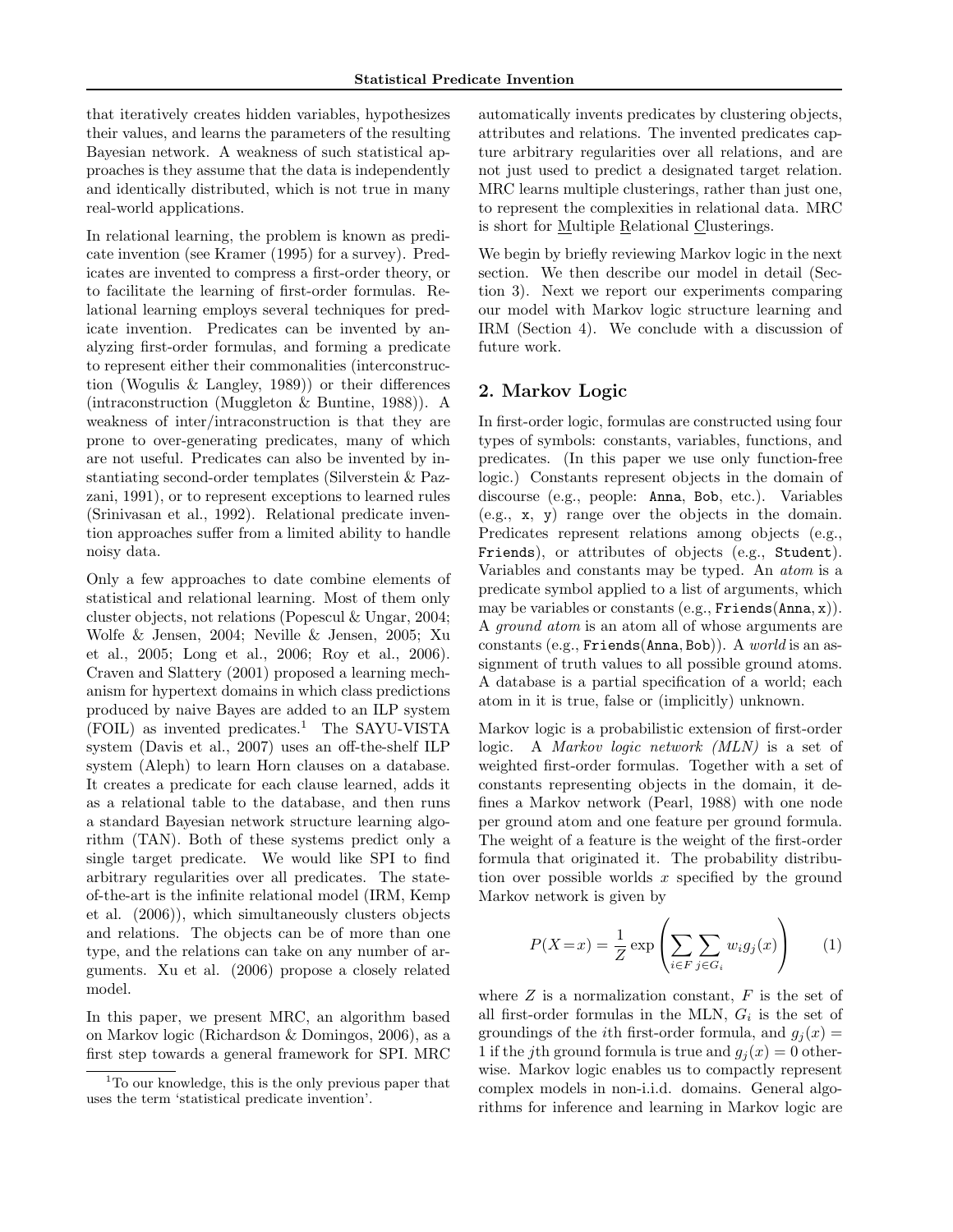

Figure 1. Example of multiple clusterings.

discussed in Richardson and Domingos (2006).

## 3. Multiple Relational Clusterings

Predicate invention is the creation of new symbols, together with formulas that define them in terms of the symbols in the data. (In a slight abuse of language, we use "predicate invention" to refer to the creation of both new predicate symbols and new constant symbols.) In this section we propose a statistical approach to predicate invention based on Markov logic. The simplest instance of statistical predicate invention is clustering, with each cluster being an invented unary predicate. More generally, all latent variables in i.i.d. statistical models can be viewed as invented unary predicates. Our goal in this paper is to extend this to relational domains, where predicates can have arbitrary arity, objects can be of multiple types, and data is non-i.i.d.

We call our approach MRC, for Multiple Relational Clusterings. MRC is based on the observation that, in relational domains, multiple clusterings are necessary to fully capture the interactions between objects. Consider the following simple example. People have coworkers, friends, technical skills, and hobbies. A person's technical skills are best predicted by her coworkers's skills, and her hobbies by her friends' hobbies. If we form a single clustering of people, coworkers and friends will be mixed, and our ability to predict both skills and hobbies will be hurt. Instead, we should cluster together people who work together, and simultaneously cluster people who are friends with each other. Each person thus belongs to both a "work cluster" and a "friendship cluster." (See Figure 1.) Membership in a work cluster is highly predictive of technical skills, and membership in a friendship cluster is highly predictive of hobbies. The remainder of this section presents a formalization of this idea and an efficient algorithm to implement it.

Notice that multiple clusterings may also be useful in propositional domains, but the need for them

there is less acute, because objects tend to have many fewer properties than relations. (For example, Friends(Anna, x) can have as many groundings as there are people in the world, and different friendships may be best predicted by different clusters Anna belongs to.)

We define our model using finite second-order Markov logic, in which variables can range over relations (predicates) as well as objects (constants). Extending Markov logic to second order involves simply grounding atoms with all possible predicate symbols as well as all constant symbols, and allows us to represent some models much more compactly than first-order Markov logic. We use it to specify how predicate symbols are clustered.

We use the variable  $r$  to range over predicate symbols,  $x_i$  for the *i*th argument of a predicate,  $\gamma_i$  for a cluster of ith arguments of a predicate (i.e., a set of symbols), and  $\Gamma$  for a clustering (i.e., a set of clusters or, equivalently, a partitioning of a set of symbols). For simplicity, we present our rules in generic form for predicates of all arities and argument types, with  $n$ representing the arity of  $r$ ; in reality, if a rule involves quantification over predicate variables, a separate version of the rule is required for each arity and argument type.

The first rule in our MLN for SPI states that each symbol belongs to at least one cluster:

$$
\forall x \; \exists \gamma \; x \in \gamma
$$

This rule is hard, i.e., it has infinite weight and cannot be violated. The second rule states that a symbol cannot belong to more than one cluster in the same clustering:

$$
\forall x, \gamma, \gamma', \Gamma \ x \in \gamma \land \gamma \in \Gamma \land \gamma' \in \Gamma \land \gamma \neq \gamma' \Rightarrow x \notin \gamma'
$$

This rule is also hard. We call it the mutual exclusion rule.

If r is in cluster  $\gamma_r$  and  $x_i$  is in cluster  $\gamma_i$ , we say that  $r(x_1, \ldots, x_n)$  is in the *combination of clusters*  $(\gamma_r, \gamma_1, \ldots, \gamma_n)$ . The next rule says that each atom appears in exactly one combination of clusters, and is also hard:

$$
\forall r, x_1, \dots, x_n \exists! \gamma_r, \gamma_1, \dots, \gamma_n
$$
  

$$
r \in \gamma_r \land x_1 \in \gamma_1 \land \dots \land x_n \in \gamma_n
$$

The next rule is the key rule in the model, and states that the truth value of an atom is determined by the cluster combination it belongs to:

$$
\forall r, x_1, \dots, x_n, +\gamma_r, +\gamma_1, \dots, +\gamma_n
$$
  
\n
$$
r \in \gamma_r \land x_1 \in \gamma_1 \land \dots \land x_n \in \gamma_n \Rightarrow r(x_1, \dots, x_n)
$$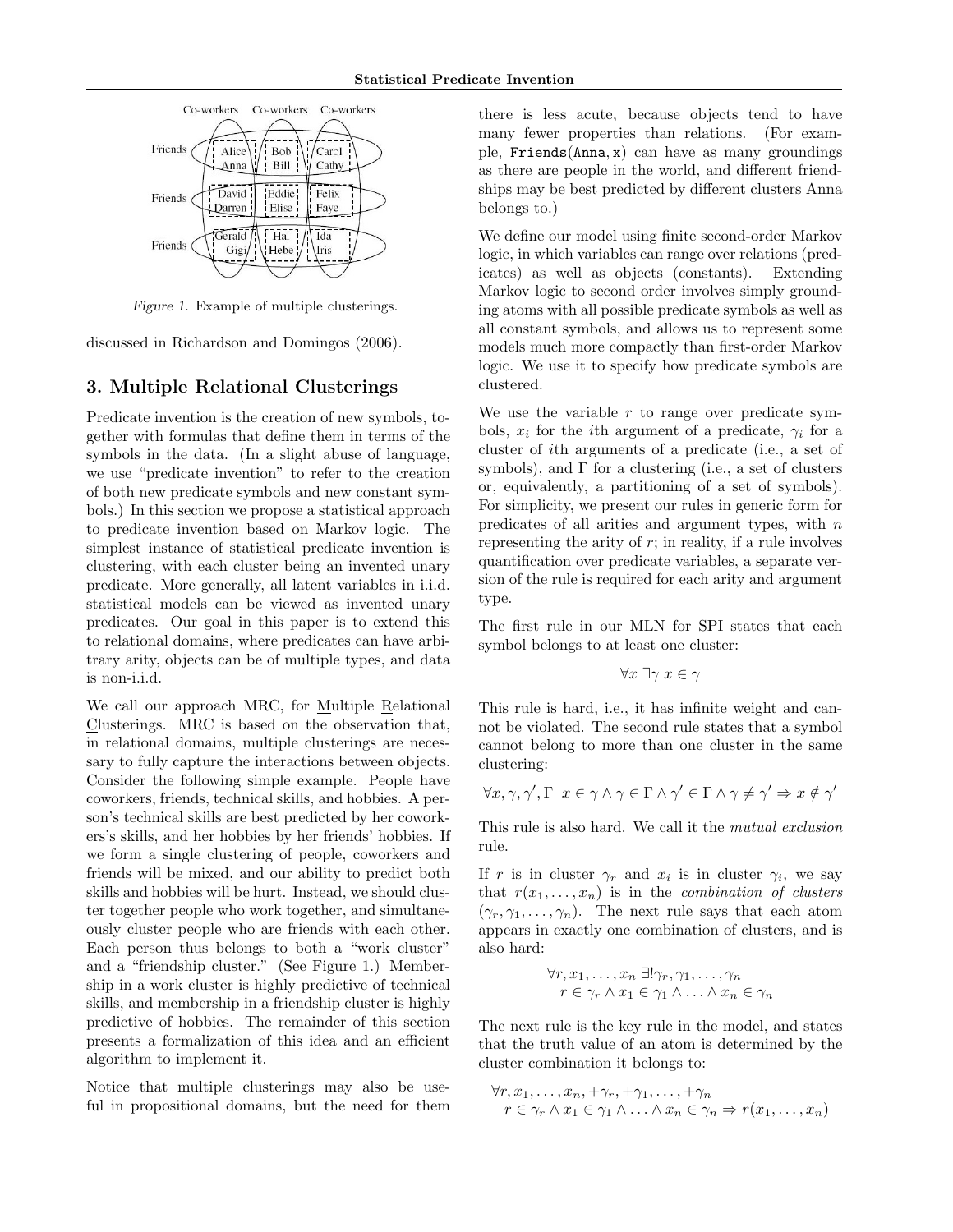This rule is soft. The "+" notation is syntactic sugar that signifies the MLN contains an instance of this rule with a separate weight for each tuple of clusters  $(\gamma_r, \gamma_1, \ldots, \gamma_n)$ . As we will see below, this weight is the log-odds that a random atom in this cluster combination is true. Thus, this is the rule that allows us to predict the probability of query atoms given the cluster memberships of the symbols in them. We call this the atom prediction rule. Combined with the mutual exclusion rule, it also allows us to predict the cluster membership of evidence atoms. Chaining these two inferences allows us to predict the probability of query atoms given evidence atoms.

To combat the proliferation of clusters and consequent overfitting, we impose an exponential prior on the number of clusters, represented by the formula

$$
\forall \gamma \exists x \ x \in \gamma
$$

with negative weight  $-\lambda$ . The parameter  $\lambda$  is fixed during learning, and is the penalty in log-posterior incurred by adding a cluster to the model. Thus larger  $\lambda$ s lead to fewer clusterings being formed.<sup>2</sup>

A *cluster assignment*  $\{\Gamma\}$  is an assignment of truth values to all  $r \in \gamma_r$  and  $x_i \in \gamma_i$  atoms. The MLN defined by the five rules above represents a joint distribution  $P(\{\Gamma\},R)$  over  $\{\Gamma\}$  and R, the vector of truth assignments to the observable ground atoms. Learning consists of finding the cluster assignment that maximizes  $P(\{\Gamma\}|R) \propto P(\{\Gamma\},R) = P(\{\Gamma\})P(R|\{\Gamma\}),$ and the corresponding weights.  $P({\{\Gamma\}}) = 0$  for any {Γ} that violates a hard rule. For the remainder,  $P({\{\Gamma\}})$  reduces to the exponential prior. It is easily seen that, given a cluster assignment, the MLN decomposes into a separate MLN for each combination of clusters, and the weight of the corresponding atom prediction rule is the log odds of an atom in that combination of clusters being true. (Recall that, by design, each atom appears in exactly one combination of clusters.) Further, given a cluster assignment, atoms with unknown truth values do not affect the estimation of weights, because they are graph-separated from all other atoms by the cluster assignment. If  $t_k$  is the empirical number of true atoms in cluster combination k, and  $f_k$  the number of false atoms, we estimate  $w_k$  as  $\log((t_k + \beta)/(f_k + \beta))$ , where  $\beta$  is a smoothing parameter.

Conversely, given the model weights, we can use inference to assign probabilities of membership in combinations of clusters to all atoms. Thus the learning problem can in principle be solved using an EM algorithm, with cluster assignment as the E step, and MAP estimation of weights as the M step. However, while the M step in this algorithm is trivial, the E step is extremely complex. We begin by simplifying the problem by performing hard assignment of symbols to clusters (i.e., instead of computing probabilities of cluster membership, a symbol is simply assigned to its most likely cluster). Since performing an exhaustive search over cluster assignments is infeasible, the key is to develop an intelligent tractable approach. Since, given a cluster assignment, the MAP weights can be computed in closed form, a better alternative to EM is simply to search over cluster assignments, evaluating each assignment by its posterior probability. This can be viewed as a form of structure learning, where a structure is a cluster assignment.

Algorithm 1 shows the pseudo-code for our learning algorithm, MRC. The basic idea is the following: when clustering sets of symbols related by atoms, each refinement of one set of symbols potentially forms a basis for the further refinement of the related clusters. MRC is thus composed of two levels of search: the top level finds clusterings, and the bottom level finds clusters. At the top level, MRC is a recursive procedure whose inputs are a cluster of predicates  $\gamma_r$  per arity and argument type, and a cluster of symbols  $\gamma_i$  per type. In the initial call to MRC, each  $\gamma_r$  is the set of all predicate symbols with the same number and type of arguments, and  $\gamma_i$  is the set of all constant symbols of the *i*<sup>th</sup> type. At each step, MRC creates a cluster symbol for each cluster of predicate and constant symbols it receives as input. Next it clusters the predicate and constant symbols, creating and deleting cluster symbols as it creates and destroys clusters. It then calls itself recursively with each possible combination of the clusters it formed. For example, suppose the data consists of binary predicates  $r(x_1, x_2)$ , where  $x_1$  and  $x_2$  are of different type. If r is clustered into  $\gamma_r^1$  and  $\gamma_r^2$ ,  $x_1$  into  $x_1^1$  and  $x_1^2$ , and  $x_2$  into  $x_2^1$  and  $x_2^2$ , MRC calls itself recursively with the cluster combinations  $(\gamma_r^1, \gamma_1^1, \gamma_2^1)$ ,  $(\gamma_r^1, \gamma_1^1, \gamma_2^2), (\gamma_r^1, \gamma_1^2, \gamma_2^1), (\gamma_r^1, \gamma_1^2, \gamma_2^2), (\gamma_r^2, \gamma_1^1, \gamma_2^1),$  etc.

Within each recursive call, MRC uses greedy search with restarts to find the MAP clustering of the subset of predicate and constant symbols it received. It begins by assigning all constant symbols of the same type to a a single cluster, and similarly for predicate symbols of the same arity and argument type. The search operators used are: move a symbol between clusters, split a cluster, and merge a cluster. (If clusters are large, only a random subset of the splits is tried at each step.) A greedy search ends when no operator increases posterior probability. Restarts are performed,

<sup>&</sup>lt;sup>2</sup>We have also experimented with using a Chinese restaurant process prior (CRP, Pitman (2002)), and the results were similar. We thus use the simpler exponential prior.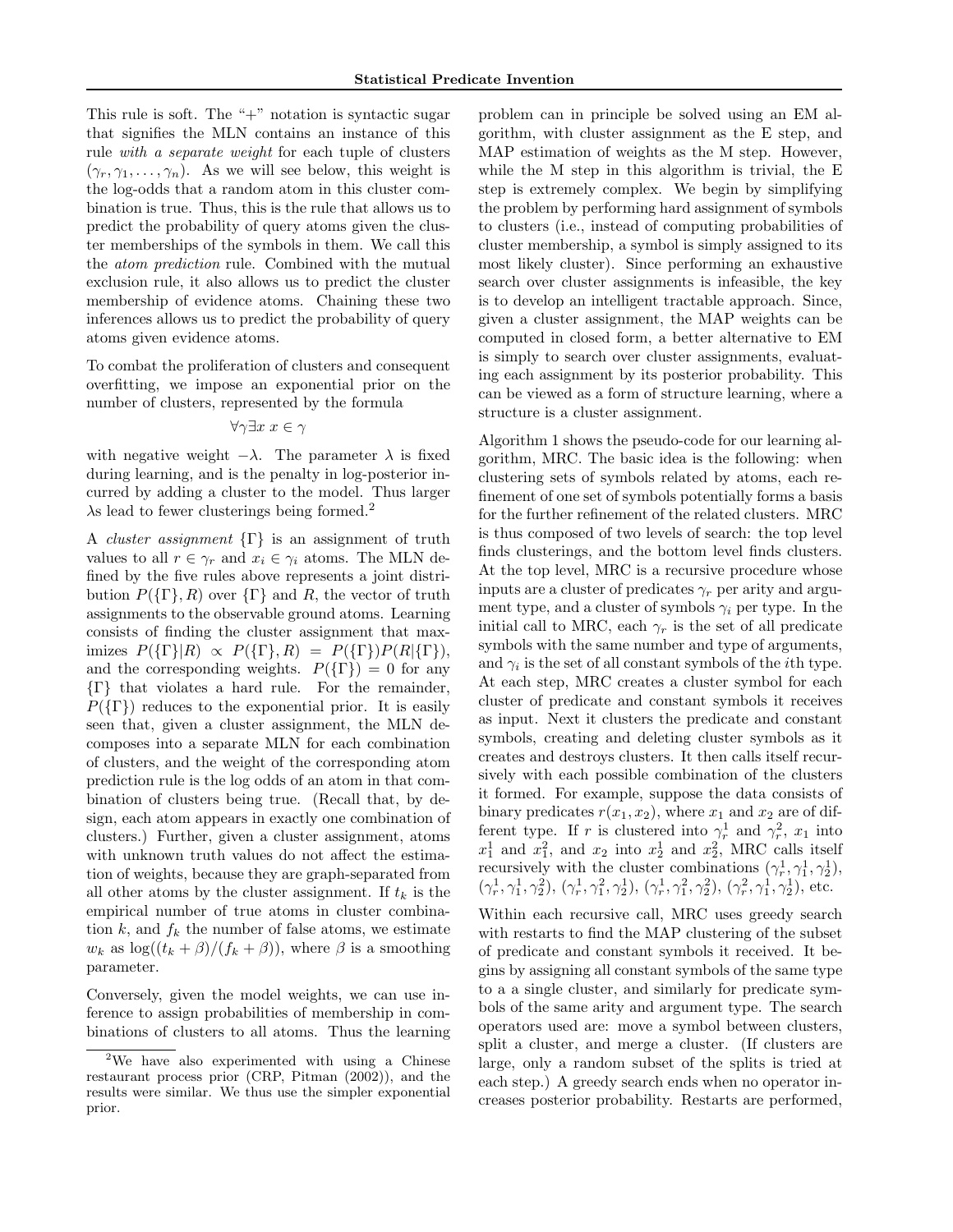## Algorithm 1  $MRC(C,R)$

```
inputs: C = (\gamma_{r_1}, \dots, \gamma_{r_m}, \gamma_1, \dots, \gamma_n), a combination of clusters,
               where \gamma_{r_i} is a cluster of relation symbols with the same
               number and type of arguments, and \gamma_j is a cluster of
              constant symbols of the same type
              R, ground atoms formed from the symbols in C
output: D = \{(\gamma'_{r_1}, \ldots, \gamma'_{r_m}, \gamma'_1, \ldots, \gamma'_n)\}\), a set of cluster
combinations where \gamma'_i \subseteq \gamma_i<br>note: \Gamma_i is a clustering of the symbols in \gamma_i, i.e.,
           \Gamma_i = \{\gamma_i^1, \ldots, \gamma_i^k\}, \gamma_i^j \subseteq \gamma_i, \bigcup_{j=1}^k \gamma_i^j = \gamma_i, and
           \gamma_i^j \cap \gamma_i^k = \emptyset, j \neq k. {\Gamma_i} is a set of clusterings.
\Gamma_i \leftarrow {\gamma_i} for all \gamma_i in C
\{\Gamma_i^{Best}\}\leftarrow {\{\Gamma_i\}}for s \leftarrow 0 to MaxSteps do
    \{\Gamma_i^{Tmp}\}\leftarrow best change to any clustering in \{\Gamma_i\}if P({{\{\Gamma_i^{Tmp}\}}}|R) > P({{\{\Gamma_i}\}}|R)\{\Gamma_i\} \leftarrow \{\Gamma_i^{Tmp}\}if P(\{\Gamma_i\}|R) > P(\{\Gamma_i^{Best}\}|R)\{\Gamma_i^{Best}\}\leftarrow {\{\Gamma_i\}}else if for the last MaxBad consecutive iterations
             P(\{\Gamma_i^{Tmp}\} | R) \leq P(\{\Gamma_i\} | R)reset \Gamma_i \leftarrow {\gamma_i} for all \gamma_i in C
if \Gamma_i^{Best} = {\gamma_i} for all \gamma_i in C<br>return C
D \leftarrow \emptysetfor each C' \in \Gamma_{r_1}^{Best} \times \ldots \times \Gamma_{r_m}^{Best} \times \Gamma_1^{Best} \times \ldots \times \Gamma_n^{Best}R' \leftarrow ground atoms formed from the symbols in C'D \leftarrow \overline{D} \cup MRC(C',R')return {\cal D}
```
and they give different results because of the random split operator used.

Notice that in each call of MRC, it forms a clustering for each of its input clusters, thereby always satisfying the first two hard rules in the MLN. MRC also always satisfies the third hard rule because it only passes the atoms in the current combination to each recursive call.

MRC terminates when no further refinement increases posterior probability, and returns the finest clusterings produced. In other words, if we view MRC as growing a tree of clusterings, it returns the leaves. Conceivably, it might be useful to retain the whole tree, and perform shrinkage (McCallum et al., 1998) over it. This is an item for future work. Notice that the clusters created at a higher level of recursion constrain the clusters that can be created at lower levels, e.g., if two symbols are assigned to different clusters at a higher level, they cannot be assigned to the same cluster in subsequent levels. Notice also that predicate symbols of different arities and argument types are never clustered together. This is a limitation that we plan to overcome in the future.

#### 4. Experiments

In our experiments, we compare MRC with IRM (Kemp et al., 2006) and MLN structure learning (Kok & Domingos, 2005).

#### 4.1. Infinite Relational Model

The IRM is a recently-published model that also clusters objects, attributes, and relations. However, unlike MRC, it only finds a single clustering. It defines a generative model for the predicates and cluster assignments. Like MRC, it assumes that the predicates are conditionally independent given the cluster assignments, and the cluster assignments for each type are independent. IRM uses a Chinese restaurant process prior (CRP, Pitman (2002)) on the cluster assignments. Under the CRP, each new object is assigned to an existing cluster with probability proportional to the cluster size. Because the CRP has the property of exchangeability, the order in which objects arrive does not affect the outcome. IRM assumes that the probability p of an atom being true conditioned on cluster membership is generated according to a symmetric Beta distribution, and that the truth values of atoms are then generated according to a Bernoulli distribution with parameter p. IRM finds the MAP cluster assignment using the same greedy search as our model, except that it also searches for the optimal values of its CRP and Beta parameters.

## 4.2. MLN Structure Learning

We also compare MRC to Kok and Domingos' (2005) MLN structure learning algorithm (MSL, beam search version) implemented in the Alchemy package (Kok et al., 2006). MSL begins by creating all possible unit clauses. Then, at each step, it creates candidate clauses by adding literals to the current clauses. The weight of each candidate clause is learned by optimizing a weighted pseudo-log-likelihood (WPLL) measure, and the best one is added to the MLN. The algorithm continues to add the best candidate clauses to the MLN until none of the candidates improves WPLL.

#### 4.3. Datasets

We compared MRC to IRM and MSL on all four datasets used in Kemp et al.  $(2006)^3$ 

Animals. This dataset contains a set of animals and their features (Osherson et al., 1991). It consists exclusively of unary predicates of the form  $f(a)$ , where f is a feature and a is an animal (e.g., Swims(Dolphin)). There are 50 animals, 85 features, and thus a total of 4250 ground atoms, of which 1562 are true. This is a simple propositional dataset with no relational struc-

<sup>3</sup>The IRM code and datasets are publicly available at http://web.mit.edu/∼ckemp/www/code/irm.html.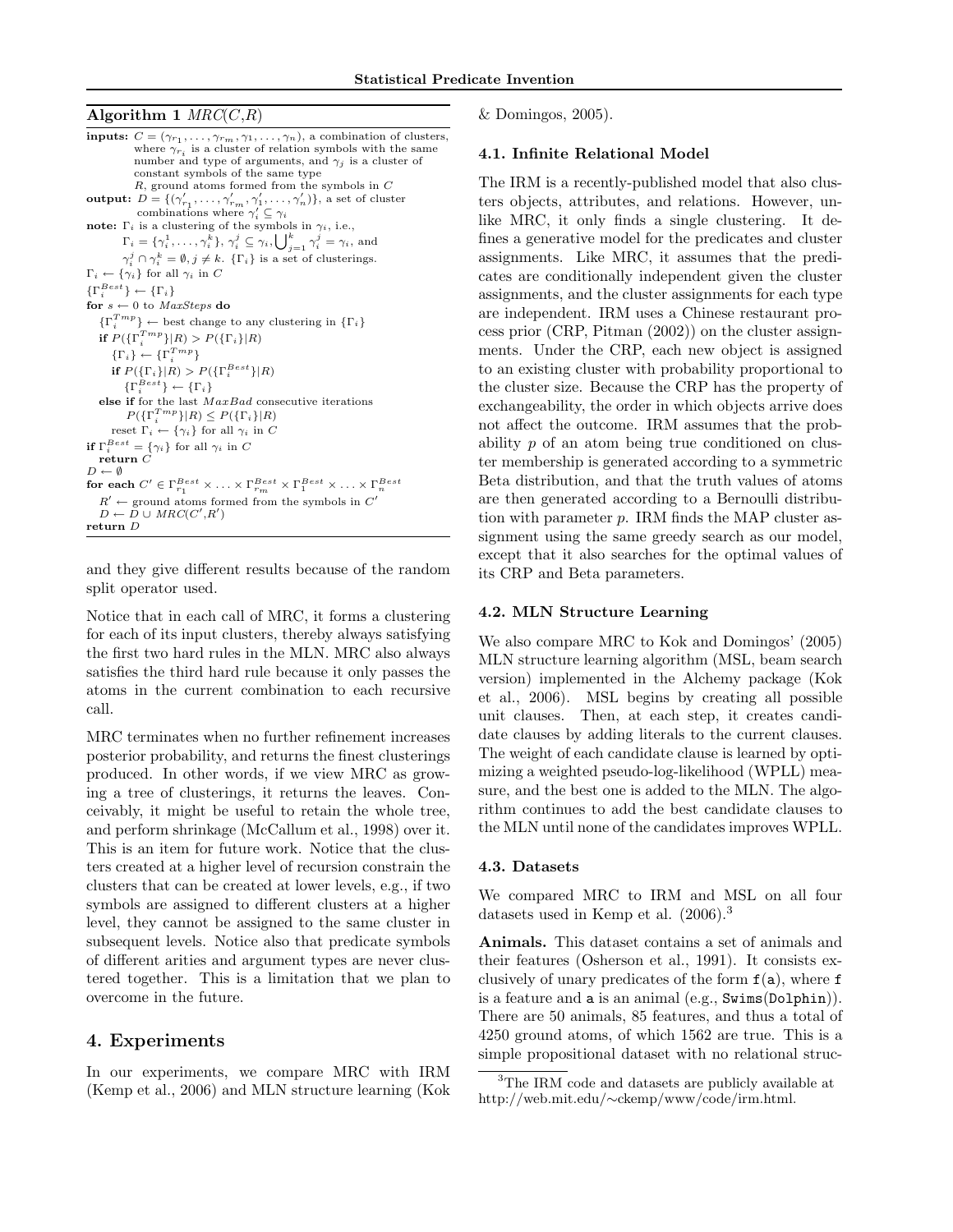ture, but it is useful as a "base case" for comparison. Notice that, unlike traditional clustering algorithms, which only cluster objects by features, MRC and IRM also cluster features by objects. This is known as biclustering or co-clustering, and has received considerable attention in the recent literature (e.g., Dhillon et al. (2003)).

UMLS. UMLS contains data from the Unified Medical Language System, a biomedical ontology (McCray, 2003). It consists of binary predicates of the form  $r(c, c')$ , where c and c' are biomedical concepts (e.g., Antibiotic, Disease), and  $r$  is a relation between them (e.g., Treats, Diagnoses). There are 49 relations and 135 concepts, for a total of 893,025 ground atoms, of which 6529 are true.

Kinship. This dataset contains kinship relationships among members of the Alyawarra tribe from Central Australia (Denham, 1973). Predicates are of the form  $k(p, p')$ , where k is a kinship relation and p, p' are persons. There are 26 kinship terms and 104 persons, for a total of 281,216 ground atoms, of which 10,686 are true.

Nations. This dataset contains a set of relations among nations and their features (Rummel, 1999). It consists of binary and unary predicates. The binary predicates are of the form  $r(n, n')$ , where n, n' are nations, and  $\bf{r}$  is a relation between them (e.g., ExportsTo, GivesEconomicAidTo). The unary predicates are of the form  $f(n)$ , where n is a nation and f is a feature (e.g., Communist, Monarchy). There are 14 nations, 56 relations and 111 features, for a total of 12,530 ground atoms, of which 2565 are true.

#### 4.4. Methodology

Experimental evaluation of statistical relational learners is complicated by the fact that in many cases the data cannot be separated into independent training and test sets. While developing a long-term solution for this remains an open problem, we used an approach that is general and robust: performing cross-validation by atom. For each dataset, we performed ten-fold cross-validation by randomly dividing the atoms into ten folds, training on nine folds at a time, and testing on the remaining one. This can be seen as evaluating the learners in a transductive setting, because an object (e.g., Leopard) that appears in the test set (e.g., in MeatEater(Leopard)) may also appear in the training set (e.g., in Quadrapedal(Leopard)). In the training data, the truth values of the test atoms are set to unknown, and their actual values (true/false) are not available. Thus learners must perform generalization in order to be able to infer the test atoms, but the generalization is aided by the dependencies between test atoms and training ones.

Notice that MSL is not directly comparable to MRC and IRM because it makes the closed-world assumption, i.e., all atoms not in its input database are assumed to be false. Our experiments require the test atoms to be open-world. For an approximate comparison, we set all test atoms to false when running MSL. Since in each run these are only 10% of the training set, setting them to false does not greatly change the sufficient statistics (true clause counts) learning is based on. We then ran MC-SAT (Poon & Domingos, 2006) on the MLNs learned by MSL to infer the probabilities of the test atoms.<sup>4</sup>

To evaluate the performance of MRC, IRM and MSL, we measured the average conditional log-likelihood of the test atoms given the observed training ones (CLL), and the area under the precision-recall curve (AUC). The advantage of the CLL is that it directly measures the quality of the probability estimates produced. The advantage of the AUC is that it is insensitive to the large number of true negatives (i.e., atoms that are false and predicted to be false). The precision-recall curve for a predicate is computed by varying the threshold CLL above which an atom is predicted to be true.

For IRM, we used all of the default settings in its publicly available software package (except that we terminated runs after a fixed time rather than a fixed number of iterations). For our model, we set both parameters  $\lambda$  and  $\beta$  to 1 (without any tuning). We ran IRM for ten hours on each fold of each dataset. We also ran MRC for ten hours per fold, on identically configured machines, for the first level of clustering. Subsequent levels of clustering were permitted 100 steps. MRC took a total of 3-10 minutes for the subsequent levels of clustering, negligible compared to the time required for the first level and by IRM. We allowed a much longer time for the first level of clustering because this is where the sets of objects, attributes and relations to be clustered are by far the largest, and finding a good initial clustering is important for the subsequent learning.

#### 4.5. Results

Figure 2 reports the CLL and AUC for MRC, IRM and MSL, averaged over the ten folds of each dataset. We also report the results obtained using just the initial

<sup>4</sup>The parameters for MSL are specified in an online appendix at http://alchemy.cs.washington.edu/papers/ kok07.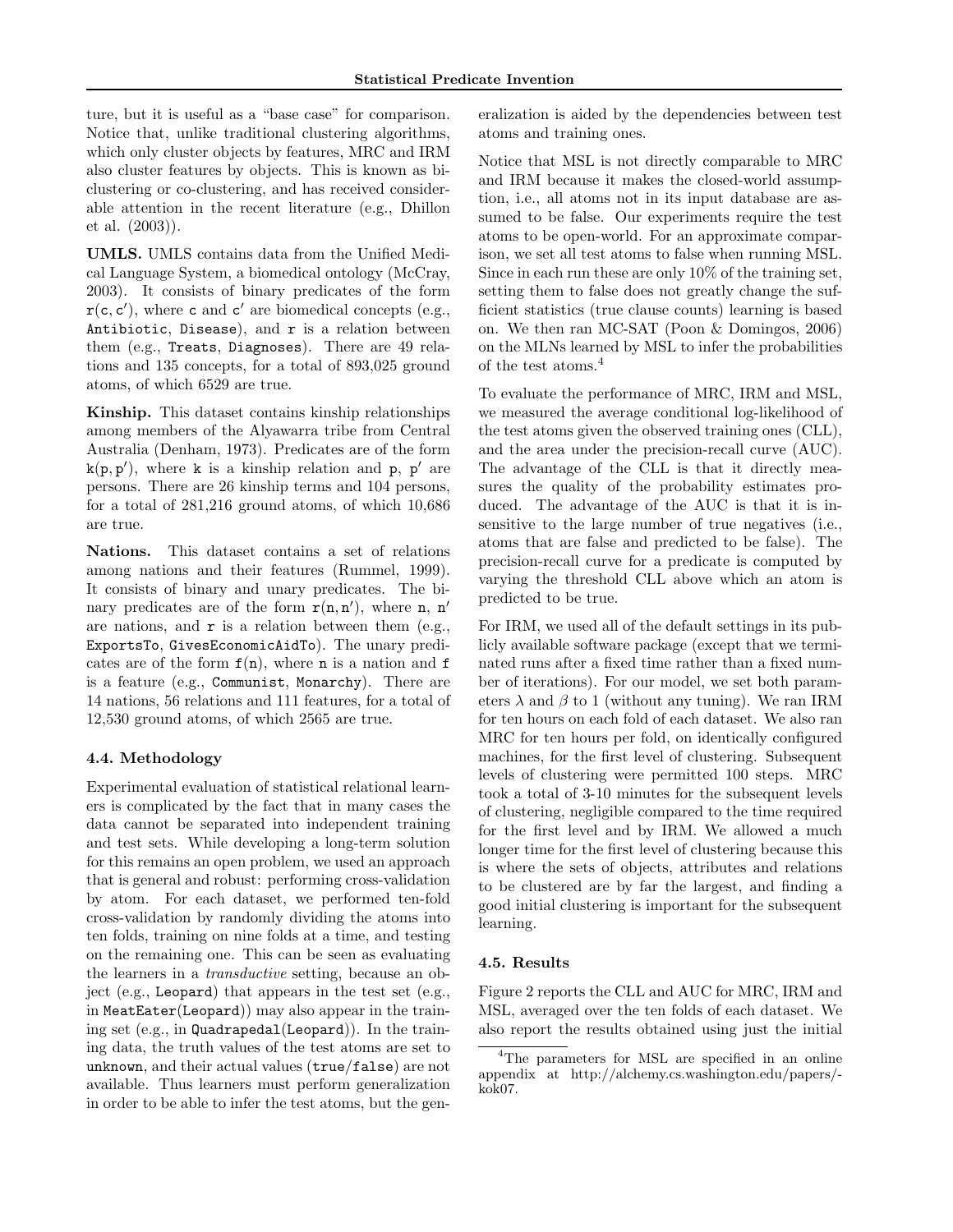Statistical Predicate Invention



Figure 2. Comparison of MRC, IRM and MLN structure learning (MSL) using ten-fold cross-validation: average conditional log-likelihood of test atoms (CLL) and average area under the precision-recall curve (AUC). Init is the initial clustering formed by MRC. Error bars are one standard deviation in each direction.

clustering formed by MRC, in order to evaluate the usefulness of learning multiple clusterings.

MSL does worse than MRC and IRM on all datasets except Nations. On Nations, it does worse than MRC and IRM in terms of CLL, but approximately ties them in terms of AUC. Many of the relations in Nations are symmetric, e.g., if country  $A$  has a military conflict with  $B$ , then the reverse is usually true. MSL learns a rule to capture the symmetry, and consequently does well in terms of AUC.

MRC outperforms IRM on UMLS and Kinship, and ties it on Animals and Nations. The difference on UMLS and Kinship is quite large. Animals is the smallest and least structured of the datasets, and it is conceivable that it has little room for improvement beyond a single clustering. The difference in performance between MRC and IRM correlates strongly with dataset size. (Notice that UMLS and Kinship are an order of magnitude larger than Animals and Nations.) This suggests that sophisticated algorithms for statistical predicate invention may be of most use in even larger datasets, which we plan to experiment with in the near future.

MRC outperforms Init on all domains except Animals. The differences on Nations are not significant, but on UMLS and Kinship they are very large. These results show that forming multiple clusterings is key to the good performance of MRC. In fact, Init does considerably worse than IRM on UMLS and Kinship; we attribute this to the fact that IRM performs a search for optimal parameter values, while in MRC these parameters were simply set to default values without any tuning on data. This suggests that optimizing parameters in MRC could lead to further performance gains.

In the Animals dataset, MRC performs at most three levels of cluster refinement. On the other datasets, it performs about five. The average total numbers of clusters generated are: Animals, 202; UMLS, 405; Kinship, 1044; Nations, 586. The average numbers of atom prediction rules learned are: Animals, 305; UMLS, 1935; Kinship, 3568; Nations, 12,169. We provide examples of multiple clusterings that MRC learned for the UMLS dataset in an online appendix (see footnote 4).

## 5. Conclusion and Future Work

We proposed statistical predicate invention, the discovery of new concepts, properties and relations in structured data, as a key problem for statistical relational learning. We then introduced MRC, an approach to SPI based on second-order Markov logic. MRC forms multiple relational clusterings of the symbols in the data and iteratively refines them. Empirical comparisons with a Markov logic structure learning system and a state-of-the-art relational clustering system on four datasets show the promise of our model.